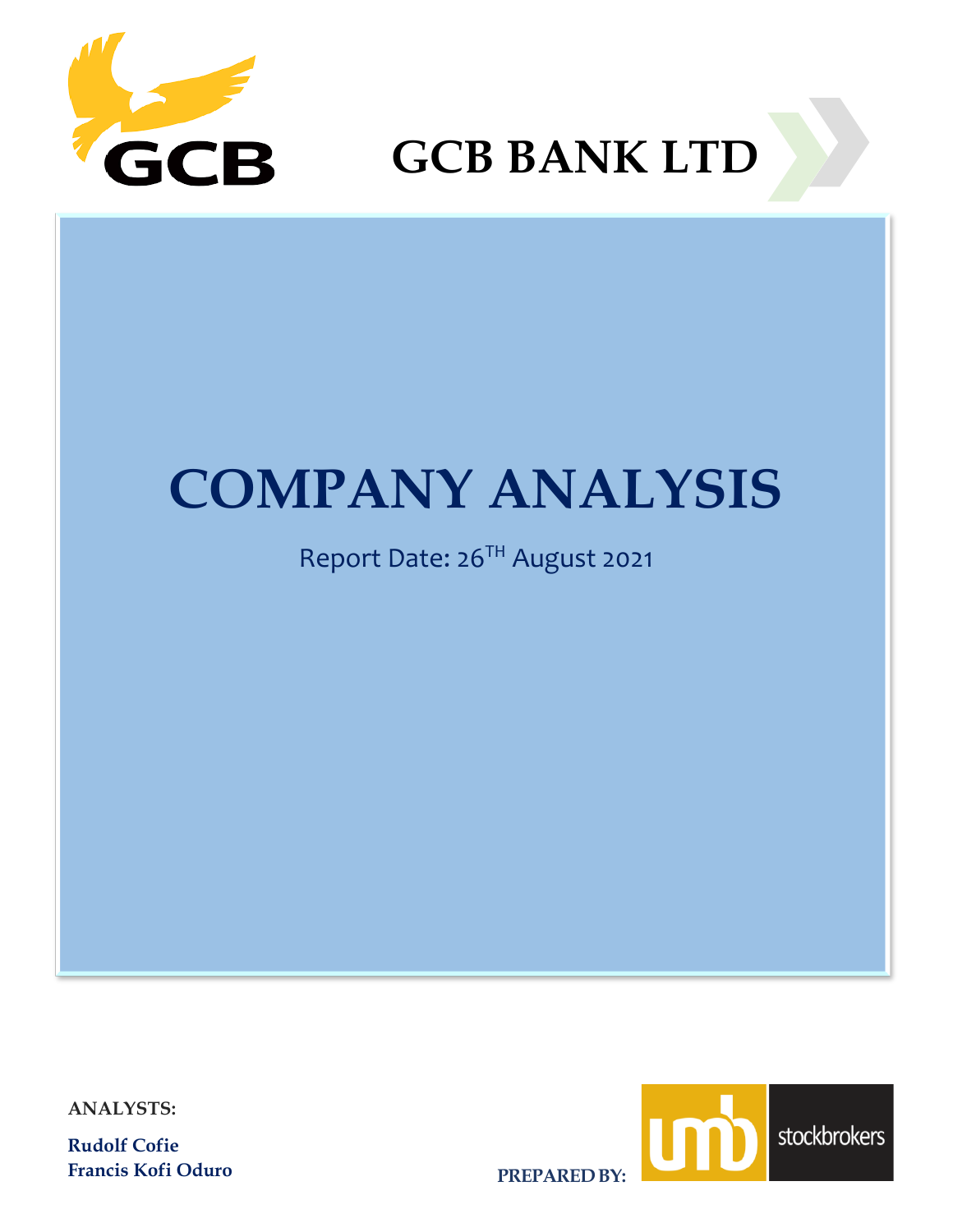

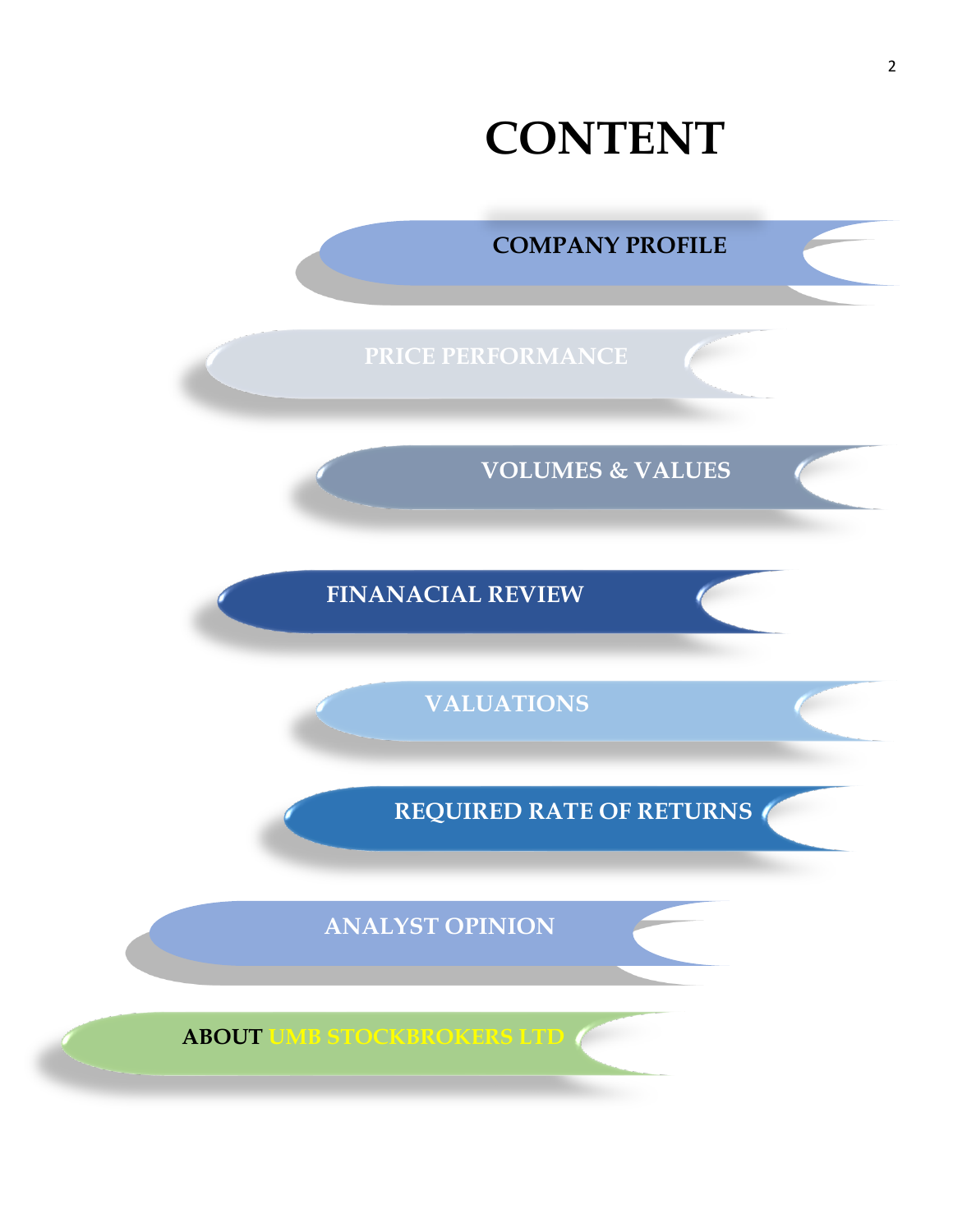



### **CORPORATE PROFILE**

GCB Bank Ltd. started in 1953 as the Bank of the Gold Coast to provide banking services to the emerging nation for socio-economic development. The Bank was to provide services to Ghanaian traders, business owners and farmers who could not elicit support from the expatriate banks.

In 1957, when Ghana attained independence, Bank of Ghana was established as the Central Bank while the Bank of the Gold Coast was renamed Ghana Commercial Bank to focus solely on commercial banking services. Since then, GCB branches have been opened across the length and breadth of the nation. GCB Bank now operates through a network of approximately 180 branches and 300 ATMs.

The GCB Bank had been wholly government owned until 1996. Under the economic recovery program, part of the government ownership was divested. Today government ownership stands at 21.36% while institutional and individual holdings add up to 78.64%.

GCB Bank Limited engages in consumer and corporate banking, and treasury activities in Ghana. The company offers current accounts and savings accounts, time and other deposits, foreign currency and exchange accounts, personal loans, overdrafts, short- and medium-term loans.

It also provides SME solutions, such as business debit cards, bulk cash collection and payroll services, import and export finance, advance payments, letters of credit, bills for collection, fee collection, money transfer and remittance, business development and advisory services, insurance, bonds and guarantees, and mobile and Internet banking services, as well as investment banking services.

GCB Bank's online banking services includes Internet Banking (Commernet Plus), Royal Banking, Smart Pay (Fee Payments), Kudi Nkosuo, GCB Inland Express Money Transfer, International Money Remittance Payments, GCB Kidistar Account and MasterCard.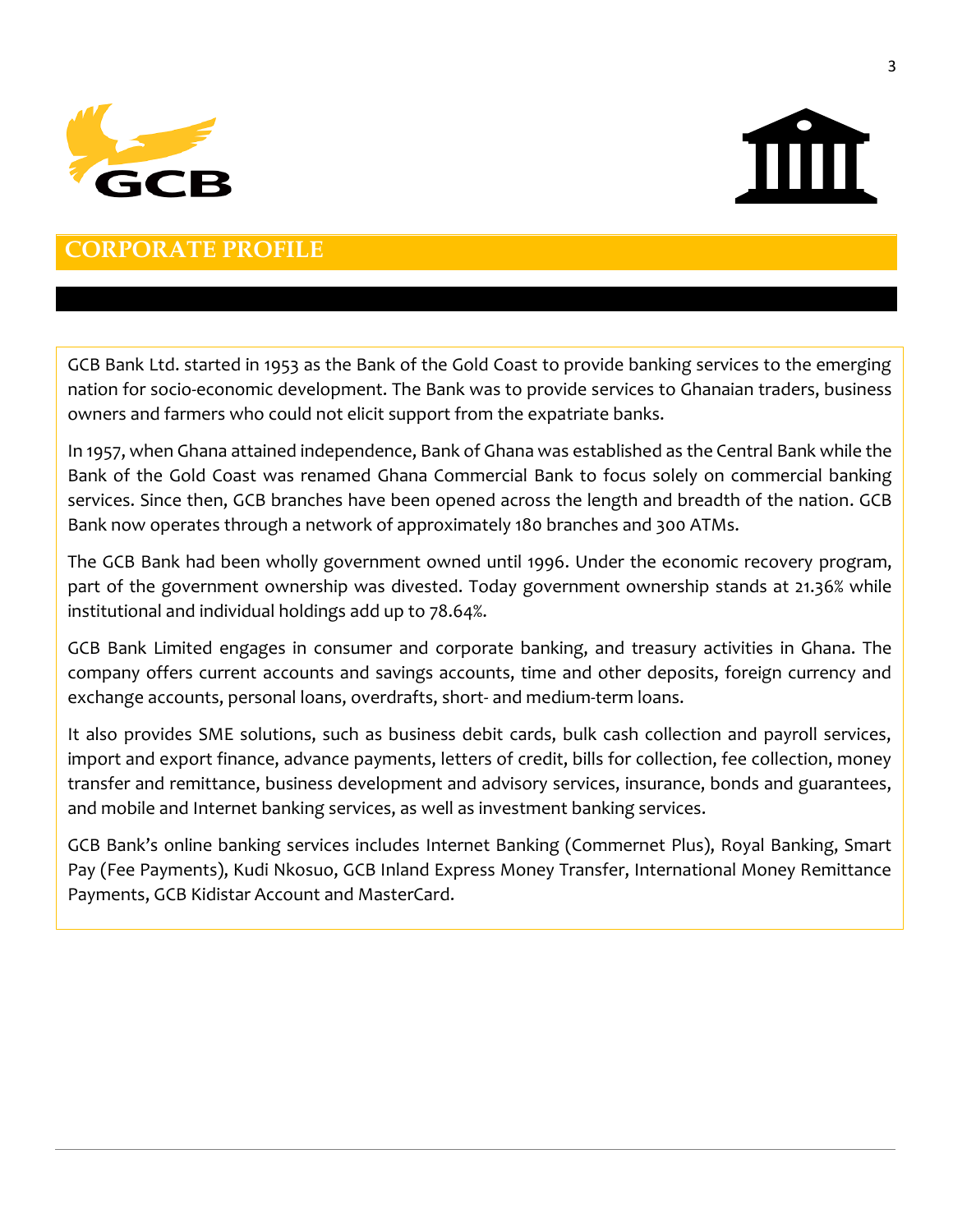# **PRICE PERFORMANCE REVIEW**



| <b>Price</b> | <b>Year High</b>                         | <b>Year Low</b> | 52-Week High     | 52-Week High        | 200DMA                         | 100DMA                |
|--------------|------------------------------------------|-----------------|------------------|---------------------|--------------------------------|-----------------------|
| 5.39         | 5.40                                     | 4.05            | 5.40             | 3.60                | 4.64                           | 5.12                  |
|              |                                          |                 |                  |                     |                                |                       |
| 50DMA        | 6-M change                               | 3-M change      | <b>Max Price</b> | <b>Lowest Price</b> | <b>Market Cap</b>              | <b>Issued Shares.</b> |
| 5.40         | 19.78%                                   | 3.65%           | 7.50             | 0.05                | 1.43 $B$                       | 265 M                 |
|              |                                          |                 |                  |                     |                                |                       |
|              | Average Daily Traded Price (GHS) (Y-o-Y) |                 |                  |                     | <b>Price Volatility (Beta)</b> |                       |

| 2016 | 2017 |                                           | 2018 2019 2020 2021 (YTD) | 0.84 |
|------|------|-------------------------------------------|---------------------------|------|
|      |      | $3.53$ $4.72$ $5.68$ $4.63$ $4.18$ $4.85$ |                           |      |

### **past 6-yrs performance**

| <b>Bullish Price GHS7.50</b> |                       |
|------------------------------|-----------------------|
|                              | Bearish Price GHS2.95 |
|                              |                       |

GCB Bank opened the year (2021) at GHS4.05 and is currently trading at GHS5.39; this represents its year-to-date return of 33.09%. The moving averages implies that the share price is on an upward drive. The price volatility of 0.84 (Beta) show that GCB share price is less volatile when compared to the composite index. GCB's beta is quite higher than the financial industry average beta of 0.66.

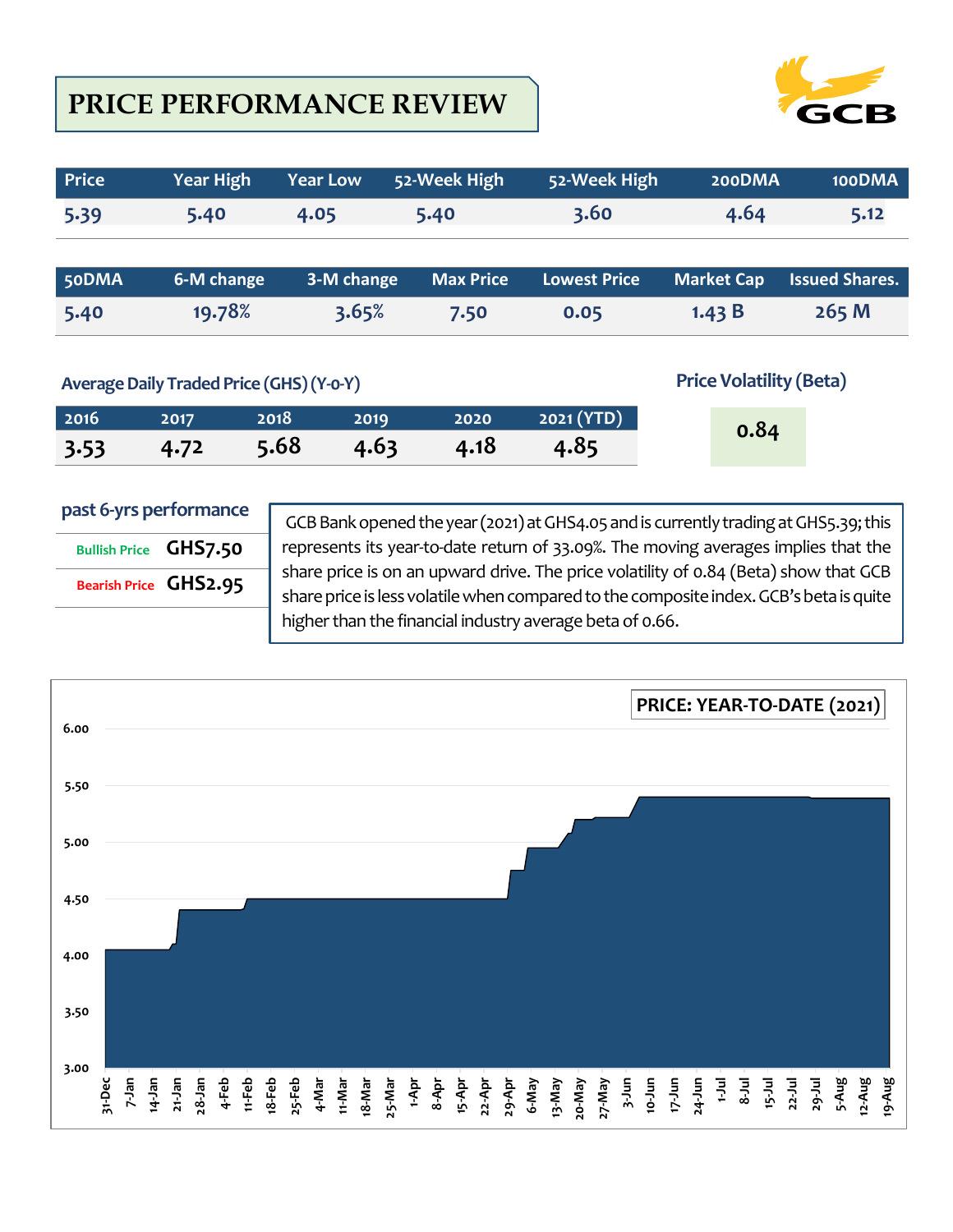

### **INDUSTRY (BANKING) PRICE MOVEMENT**

### **YEAR TO DATE PRICE MOVEMENT**

| Indicator     | Price (GH¢) | <b>Year High</b> | <b>Year Low</b> | 52-week<br><b>High</b> | 52-week<br>Low | 200 Days | 100 Days | 50 Days |
|---------------|-------------|------------------|-----------------|------------------------|----------------|----------|----------|---------|
| <b>ACCESS</b> | 3.49        | 4.39             | 3.49            | 4.39                   | 3.49           | 4.16     | 3.97     | 3.65    |
| <b>ADB</b>    | 5.06        | 5.06             | 5.06            | 5.06                   | 5.06           | 5.06     | 5.06     | 5.06    |
| <b>CAL</b>    | 0.70        | 0.84             | 0.60            | 0.84                   | 0.60           | 0.72     | 0.73     | 0.71    |
| <b>EGH</b>    | 7.33        | 7.33             | 7.00            | 7.50                   | 4.96           | 6.69     | 7.03     | 7.01    |
| <b>ETI</b>    | 0.08        | 0.08             | 0.05            | 0.08                   | 0.05           | 0.07     | 0.07     | 0.07    |
| <b>GCB</b>    | 5.39        | 5.40             | 4.05            | 5.40                   | 3.60           | 4.56     | 5.03     | 5.37    |
| <b>RBGH</b>   | 0.45        | 0.45             | 0.41            | 0.45                   | 0.40           | 0.43     | 0.45     | 0.45    |
| <b>SCB</b>    | 18.50       | 18.60            | 16.31           | 18.60                  | 13.53          | 17.33    | 18.38    | 18.57   |
| <b>SOGEGH</b> | 0.95        | 0.95             | 0.64            | 0.95                   | 0.62           | 0.76     | 0.85     | 0.91    |
| <b>TBL</b>    | 0.34        | 0.34             | 0.30            | 0.34                   | 0.34           | 0.34     | 0.34     | 0.34    |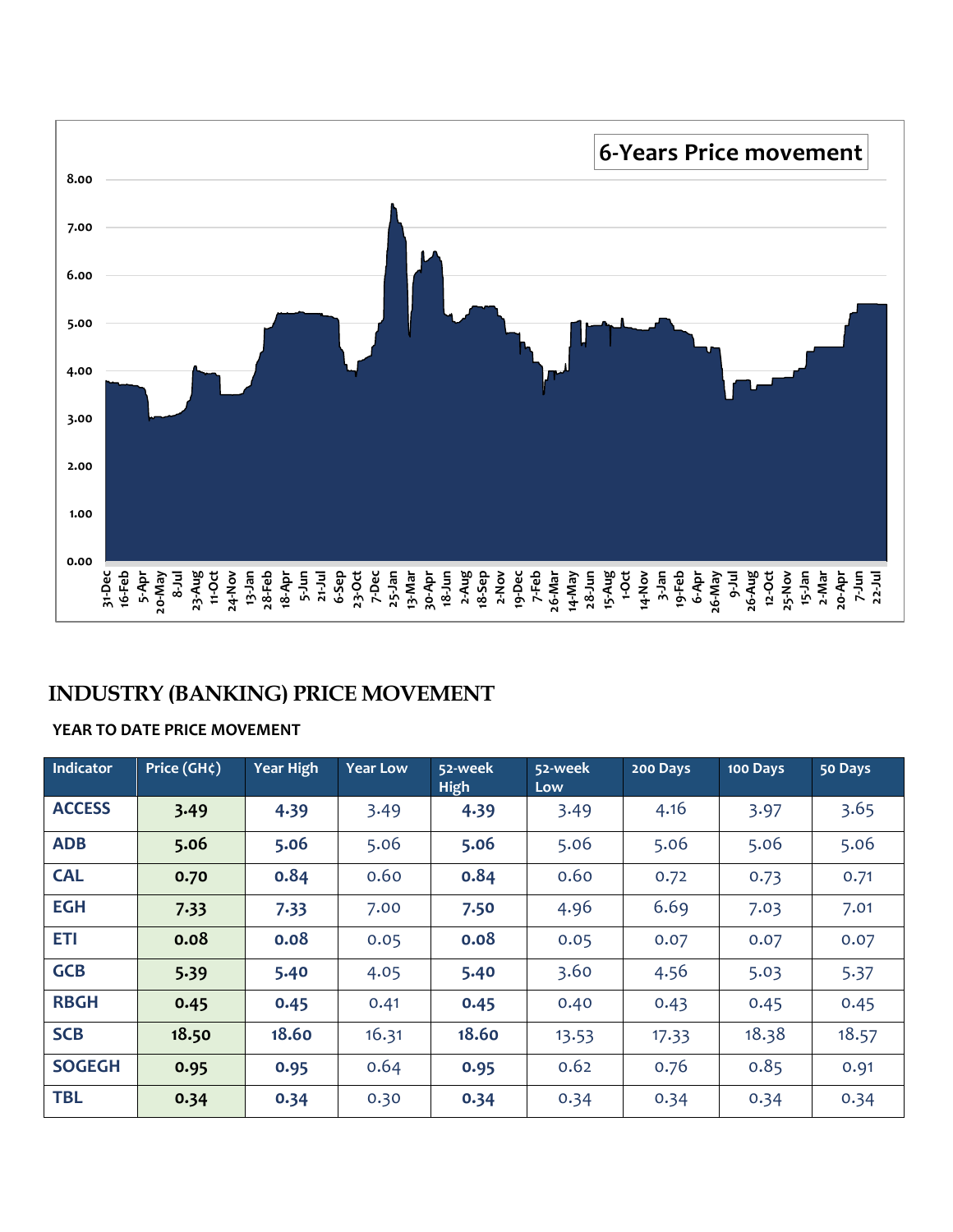# **VOLUMES AND VALUES TRADED**



**-2020) 43.11 Mil.**

- **Volumes traded between (2016-2020) | 43.11 Mil. IMPLEM THE Volumes traded (Jan-July) 2021 is 6.13 mil.**
- 

**GHS 189.92 Mil.**

Volumes traded between (2016-2020) **ars 189.92 Mil.** University Maked (Jan-July) 2021 is GHS 30.73 mil.



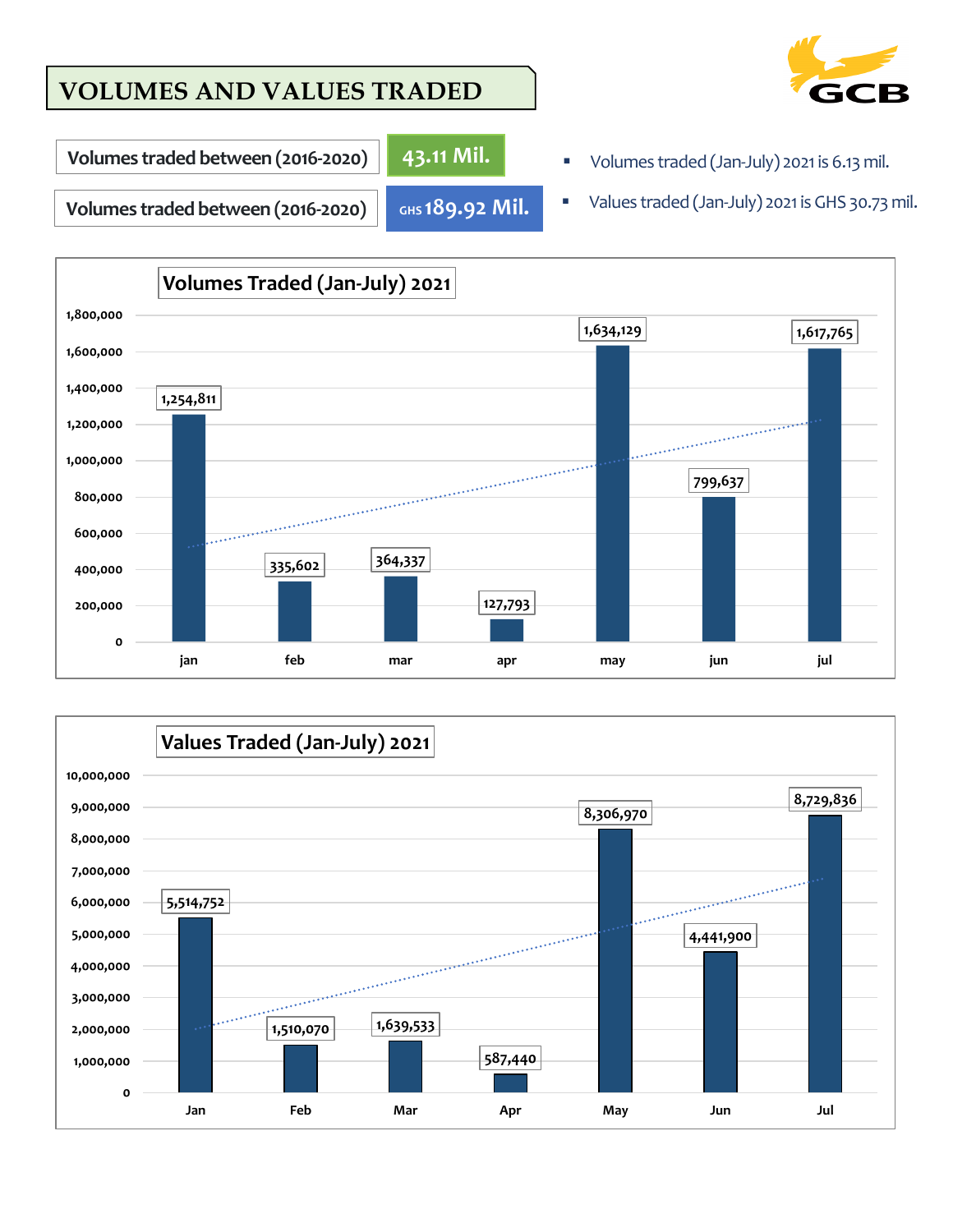# **FINANCIAL PERFORMANCE REVIEW**



7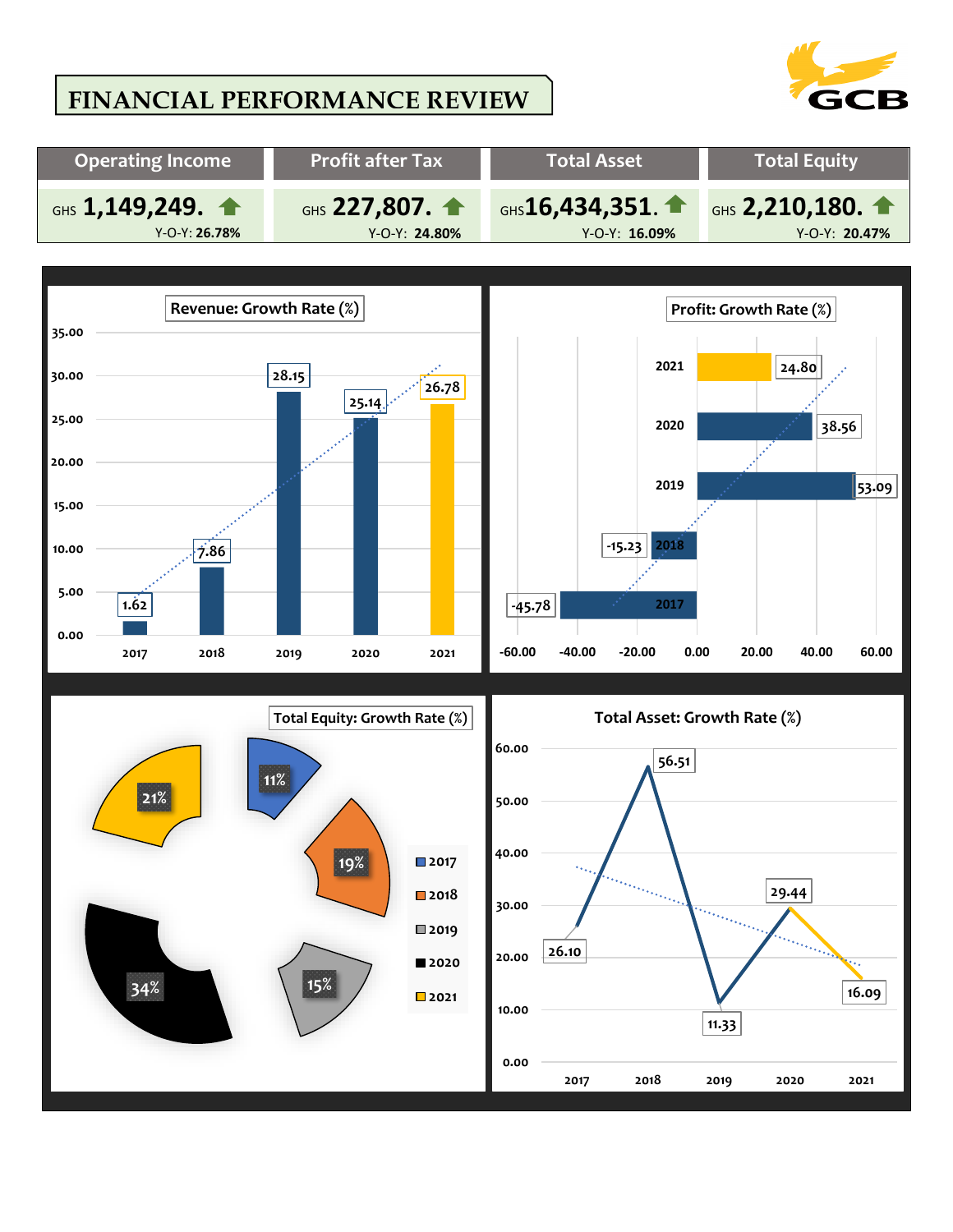

| <b>Key ratio</b>           | Q <sub>2</sub> 2017.<br>GHC'000 | Q <sub>2</sub> 2018.<br>GHC'000 | Q <sub>2</sub> 2019.<br>GHC'000 | Q <sub>2</sub> 20 <sub>20</sub> .<br>GHC'000 | Q <sub>2</sub> 20 <sub>21</sub> .<br><b>GHC'000</b> |
|----------------------------|---------------------------------|---------------------------------|---------------------------------|----------------------------------------------|-----------------------------------------------------|
| Liquidity Ratio $(\%)$     |                                 | 119.0                           | 92.0                            | 69                                           | 64.0                                                |
| Net profit margin (%)      | 19.37                           | 15.22                           | 18.19                           | 20.14                                        | 19.82                                               |
| Return on asset $(\%)$     | 1.62                            | 0.88                            | 1.20                            | 1.29                                         | 1.39                                                |
| Return on equity $(\%)$    | 9.99                            | 7.17                            | 9.57                            | 9.95                                         | 10.31                                               |
| Capital Adequacy ratio (%) | 26.0                            | 16.8                            | 18.1                            | 19.1                                         | 20.9                                                |
| Non-performing loans (%)   | 14.0                            | 7.0                             | 8.0                             | 7.8                                          | 20.7                                                |

| Income statement                                 | Q2 2017.<br>GHC'000 | Q2 2018.<br>GHC'000 | Q2 2019.<br>GHC'000 | Q2 2020.<br>GHC'000 | Q2 2021.<br><b>GHC'000</b> | 5-year av.<br>Growth (%) |
|--------------------------------------------------|---------------------|---------------------|---------------------|---------------------|----------------------------|--------------------------|
| Net interest income                              | 425,423             | 420,375             | 544,326             | 670,535             | 915,695                    | 17.70                    |
| <b>Operating income</b>                          | 524,101             | 565,271             | 724,384             | 906,461             | 1,149,249                  | 17.91                    |
| Profit before income tax                         | 140,077             | 122,939             | 185,264             | 251,425             | 340,843                    | 12.37                    |
| <b>Profit after tax</b>                          | 101,509             | 86,052              | 131,736             | 182,539             | 227,807                    | 11.09                    |
| Earnings per share                               |                     |                     |                     |                     |                            |                          |
| <b>Basic</b>                                     | 0.77                | 0.65                | 0.99                | 1.38                | 1.72                       | 11.07                    |
| <b>Diluted</b>                                   | 0.77                | 0.65                | 0.99                | 1.38                | 1.72                       | 11.07                    |
| <b>Statement of</b><br><b>Financial Position</b> | Q2 2017.<br>GHC'000 | Q2 2018.<br>GHC'000 | Q2 2019.<br>GHC'000 | Q2 2020.<br>GHC'000 | Q2 2021.<br>GHC'000        | 5-year av.<br>Growth (%) |
| <b>Total asset</b>                               | 6,276,901           | 9,824,238           | 10,937,237          | 14, 157, 146        | 16,434,351                 | 27.89                    |
| Loans and advances to<br>customers               | 1,369,127           | 2,454,655           | 3,134,467           | 3,536,863           | 3,559,559                  | 22.59                    |
| <b>Deposits from customers</b>                   | 4,605,699           | 6,626,809           | 8,407,664           | 10,800,014          | 12,514,107                 | 28.96                    |
| <b>Total equity</b>                              | 1,016,413           | 1,200,649           | 1,376,417           | 1,834,609           | 2,210,180                  | 19.53                    |
| <b>Total liability</b>                           | 5,260,488           | 8,623,589           | 9,560,820           | 12,322,537          | 14,224,171                 | 29.72                    |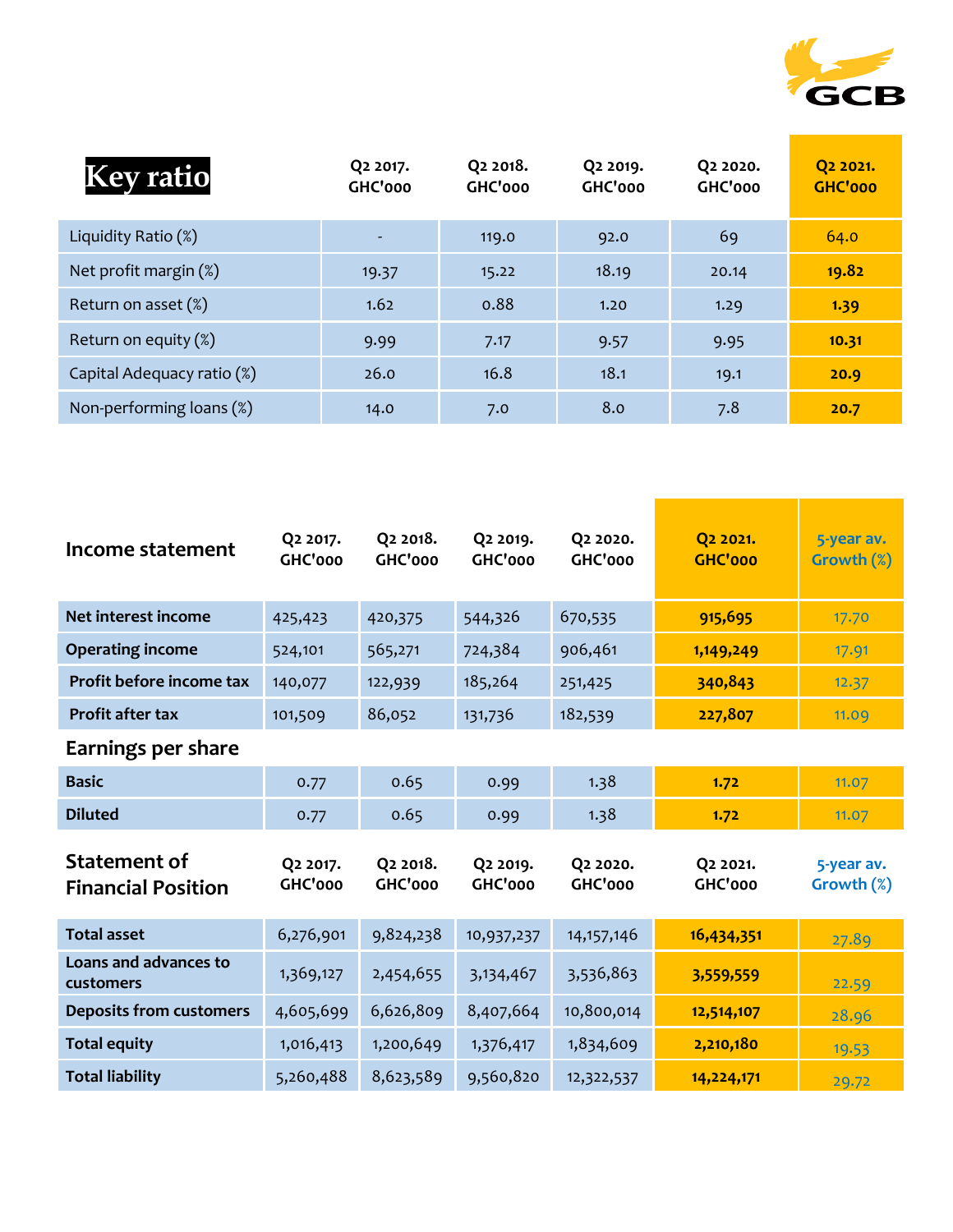

| <b>Book value per share (BVPS)</b> | <b>Historical (BVPS)</b> |                                   |                     |                                 |                                 |  |
|------------------------------------|--------------------------|-----------------------------------|---------------------|---------------------------------|---------------------------------|--|
|                                    | Q <sub>2</sub> 2017      | Q <sub>2</sub> 2018               | Q <sub>2</sub> 2019 | Q <sub>2</sub> 20 <sub>20</sub> | Q2 2021                         |  |
| <b>CURRENT (BVPS)</b>              | 3.84                     | 4.53                              | 5.19                | 6.93                            | 8.34                            |  |
| 8.34<br>5-YR GROWTH (BVPS)         |                          | Percentage Changes in BVPS (BVPS) |                     |                                 |                                 |  |
| 117.45%                            | Q <sub>2</sub> 2017      | Q <sub>2</sub> 2018               | Q <sub>2</sub> 2019 | Q <sub>2</sub> 20 <sub>20</sub> | Q <sub>2</sub> 20 <sub>21</sub> |  |
|                                    | 11.12                    | 18.13                             | 14.64               | 33.29                           | 20.47                           |  |

Book value per share (BVPS) is the ratio of equity available to common shareholders divided by the number of [outstanding shares.](https://www.investopedia.com/terms/o/outstandingshares.asp) This signifies the minimum value of a company's equity and measures the [book value](https://www.investopedia.com/terms/b/bookvalue.asp) of a firm on a per-share basis. BVPS is used mainly by stock investors to evaluate a company's stock price.

The current book value of the company is GHS8.34. The BVPS is 54.73% or GHS2.95 lower than the current GHS5.39 share price. The average BVPS over the last five (5) years is GHS5.76 which is marginally above the current GHS5.39 price. Average growth rate of the BVPS is 19.53%. The BVPS suggest that the stock is undervalued.

## **Price to Book Value (P/B Ratio)**

### **Historical and current (P/B Ratio)**

|                            | Q <sub>2</sub> 2017 | Q <sub>2</sub> 2018 | Q <sub>2</sub> 2019             | Q <sub>2</sub> 20 <sub>20</sub> | Q <sub>2</sub> 20 <sub>21</sub> |
|----------------------------|---------------------|---------------------|---------------------------------|---------------------------------|---------------------------------|
| <b>CURRENT (P/B RATIO)</b> | 1.36                | 1.14                | 0.95                            | 0.49                            | 0.65                            |
| 0.65                       |                     |                     |                                 |                                 |                                 |
| 5-YR AVG. (P/B RATIO)      |                     |                     | Percentage changes in P/B RATIO |                                 |                                 |
| 0.92                       | Q <sub>2</sub> 2017 | Q <sub>2</sub> 2018 | Q <sub>2</sub> 2019             | Q <sub>2</sub> 20 <sub>20</sub> | Q2 2021                         |
|                            | 52.43               | $-16.16$            | $-16.50$                        | $-48.26$                        | 31.83                           |

Price-to-book ratio (P/B ratio) compares a firm's share price to its book value. It is calculated by dividing the company's stock price per share by its [book value per share](https://www.investopedia.com/terms/b/bookvaluepercommon.asp) (BVPS). The market value of equity is typically higher than the book value of a company. P/B ratio is used by investors to identify potential investments.

The P/B ratio of GCB is 0.65x or 0.65:1, this implies the stock is undervalued when compared to its book value per share. The current P/B ratio is the company's second-lowest record in 5-years. The P/B ratio over the last five years has an average decline rate of 12.27%.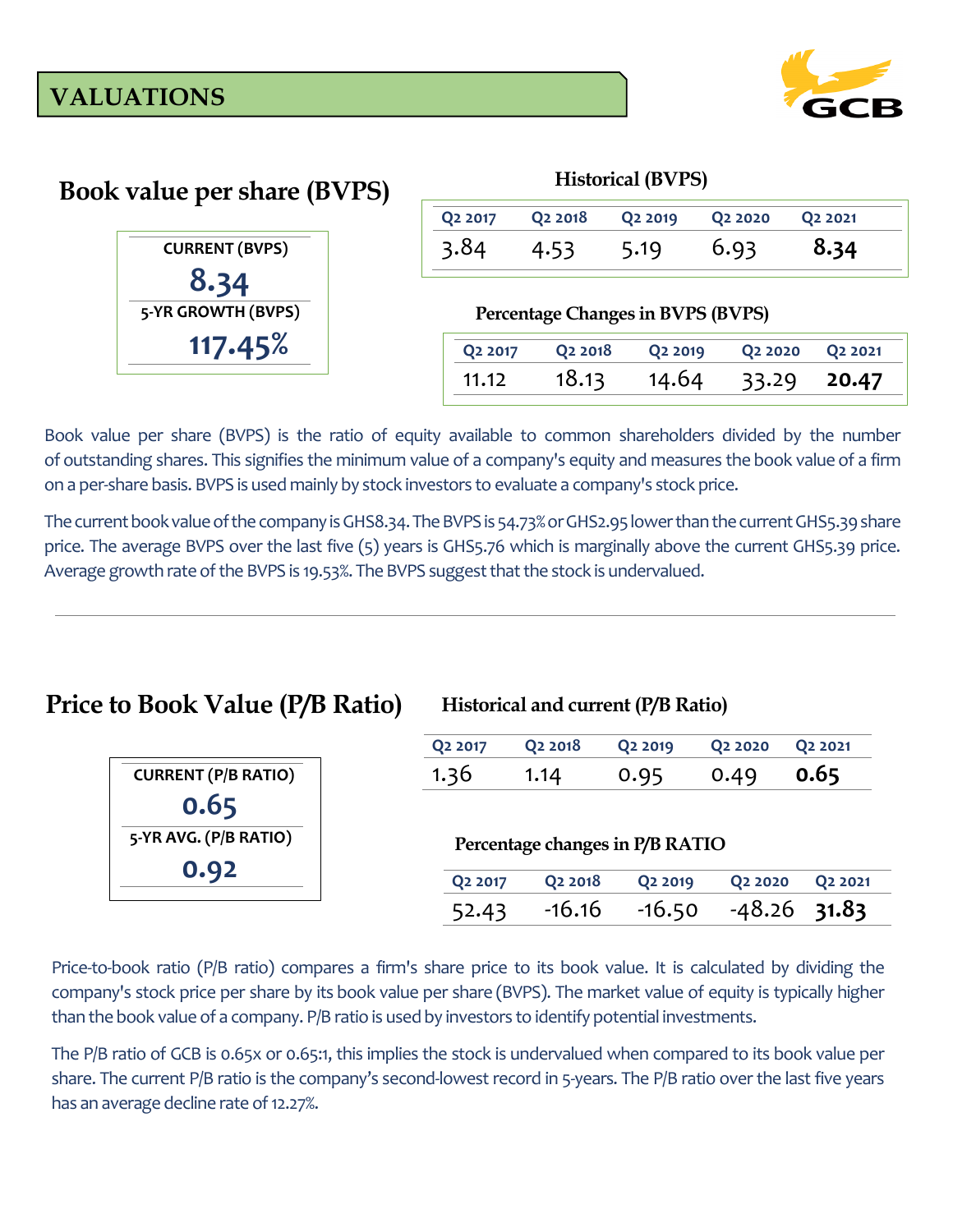

# **Earnings Per Share (EPS) Historical (EPS)**

**Historical P/E Ratio**

|                                | Q <sub>2</sub> 2017 | Q <sub>2</sub> 2018      | Q <sub>2</sub> 2019 | Q <sub>2</sub> 20 <sub>20</sub> | Q2 2021 |
|--------------------------------|---------------------|--------------------------|---------------------|---------------------------------|---------|
| <b>CURRENT EPS</b>             | 0.77                | 0.65                     | 0.99                | 1.38                            | 1.72    |
| $GHS}1.72$<br>5-YR AVERAGE EPS |                     | Percentage change in EPS |                     |                                 |         |
| $GHS}1.10$                     | Q <sub>2</sub> 2017 | Q <sub>2</sub> 2018      | Q <sub>2</sub> 2019 | Q <sub>2</sub> 20 <sub>20</sub> | Q2 2021 |
|                                | 1.37                | 1.19                     | 0.99                | 1.54                            | 1.84    |

Earnings per share (EPS) has improved sign is calculated as a company's profit divided by the outstanding shares of its common stock. The resulting number serves as an indicator of a company's profitability.

The earnings per share grew by 123.38% over the last 5-years. The current EPS (GHS1.71) reported in Q2 2021 is the company's highest return. Earnings per share's 5-year average growth rate is 11.07%.

# **Price To Earnings Per Share (P/E Ratio)**

|                          | Historical P/E Ratio |                     |                                 |                                 |                                 |  |  |
|--------------------------|----------------------|---------------------|---------------------------------|---------------------------------|---------------------------------|--|--|
|                          | Q <sub>2</sub> 2017  | Q <sub>2</sub> 2018 | Q <sub>2</sub> 2019             | Q <sub>2</sub> 20 <sub>20</sub> | Q <sub>2</sub> 20 <sub>21</sub> |  |  |
|                          | 6.75                 | 7.92                | 4.98                            | 2.46                            | 3.14                            |  |  |
| <b>CURRENT P/E Ratio</b> |                      |                     |                                 |                                 |                                 |  |  |
| 3.14X                    |                      |                     | Percentage Changes in P/E RATIO |                                 |                                 |  |  |
| 5-YR AVG. P/E Ratio      |                      |                     |                                 |                                 |                                 |  |  |
|                          | Q <sub>2</sub> 2017  | Q <sub>2</sub> 2018 | Q <sub>2</sub> 2019             | Q <sub>2</sub> 20 <sub>20</sub> | Q <sub>2</sub> 20 <sub>21</sub> |  |  |
| 5.05X                    | 210.17               | 17.32               | $-37.15$                        | $-50.52$                        | 27.43                           |  |  |

The price-to-earnings ratio (P/E ratio) is a ratio for valuing a company. This is calculated by measuring its current share price relative to its per-share earnings [\(EPS\)](https://www.investopedia.com/terms/e/eps.asp).

The P/E ratio of GCB bank recorded in Q2021 has been the company's second lowest ratio during the last 5-years under review. The current 3.14:1 ratio implies that company's share price is 3.14 times its earning per share. In other opinions or valuations, it suggests that the share value of the company is GHS3.14.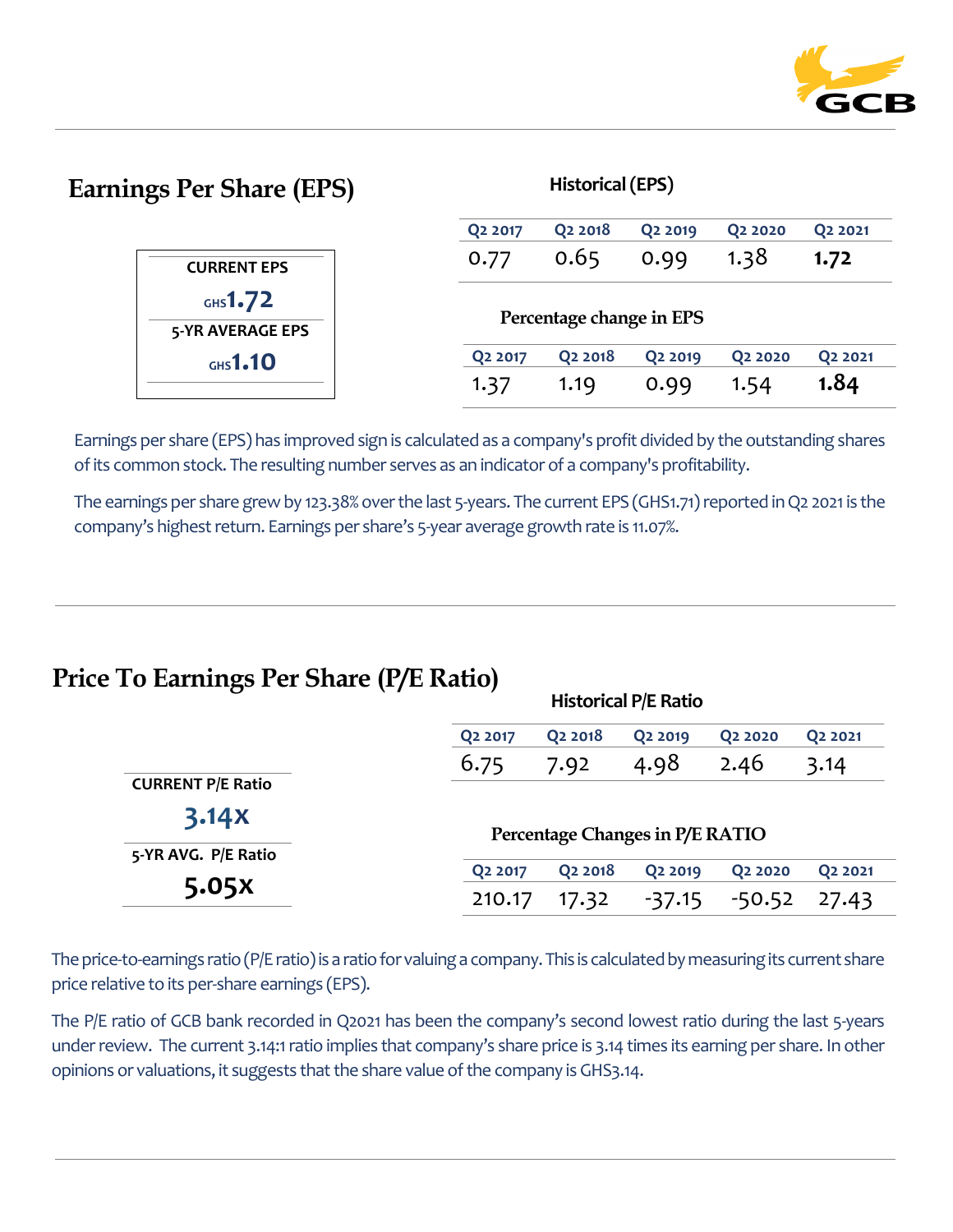

# **Return on Asset (ROA)**

| <b>CURRENT ROA</b> | <b>Historical ROA</b> |                     |                      |                                 |                                 |  |  |  |
|--------------------|-----------------------|---------------------|----------------------|---------------------------------|---------------------------------|--|--|--|
| 1.39%              | Q <sub>2</sub> 2017   | Q <sub>2</sub> 2018 | Q <sub>2</sub> 2019  | Q <sub>2</sub> 20 <sub>20</sub> | Q <sub>2</sub> 20 <sub>21</sub> |  |  |  |
| 5-YR AVERAGE ROA   | 1.62%                 |                     | $0.88\%$ 1.20% 1.29% |                                 | 1.39%                           |  |  |  |
| 1.27%              |                       |                     |                      |                                 |                                 |  |  |  |
|                    |                       |                     |                      |                                 |                                 |  |  |  |

# **Return on Equity (ROE)**

| <b>CURRENT ROE</b> |                     | <b>Historical ROE</b> |                     |                                 |                                 |
|--------------------|---------------------|-----------------------|---------------------|---------------------------------|---------------------------------|
| 10.21%             | Q <sub>2</sub> 2017 | Q <sub>2</sub> 2018   | Q <sub>2</sub> 2019 | Q <sub>2</sub> 20 <sub>20</sub> | Q <sub>2</sub> 20 <sub>21</sub> |
| 5-YR AVERAGE ROE   |                     | $9.99\%$ 7.17%        | 9.57%               | 9.95%                           | 10.21%                          |
| 9.40%              |                     |                       |                     |                                 |                                 |

# **Dividend Payment**



| <b>Historical DIV.</b> |      |      |      |      |  |  |  |
|------------------------|------|------|------|------|--|--|--|
| 2016                   | 2017 | 2018 | 2019 | 2020 |  |  |  |
| 0.38                   | 0.10 | 0.30 | 0.20 | 0.25 |  |  |  |

# **Dividend Yield**



### **Historical Div. Yield**

| 2016  | 2017 | 2018                    | 2019 | 2020 |
|-------|------|-------------------------|------|------|
| 7.31% |      | 1.94% 6.09% 5.88% 4.63% |      |      |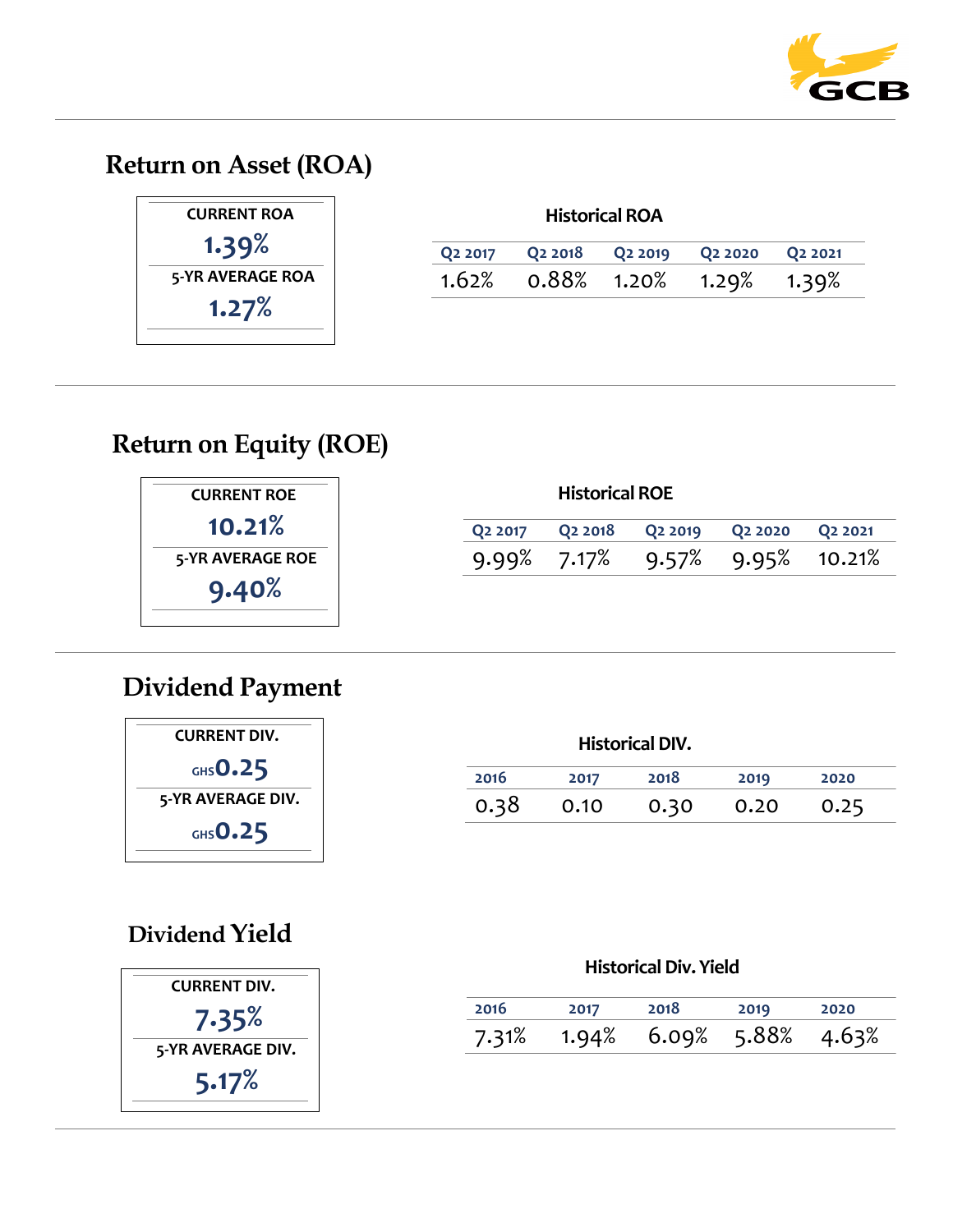

# **REQUIRED RATE OF RETURNS**

The required rate of return on the stock helps to determine the minimum amount of return an investor requires to make it worthwhile to own a stock, also referred to as the "cost of equity"

In arriving at our opinions, we used the following models: Dividend discount model (Gordon Growth Model), average price performance over the past 5years, Risk premium, Required Rate of Return using the capital asset **pricing model formula:** Cost of equity = Risk free rate of return + Premium expected for risk. Cost of equity = Risk free rate of return + Beta × (market rate of return – risk free rate of return).

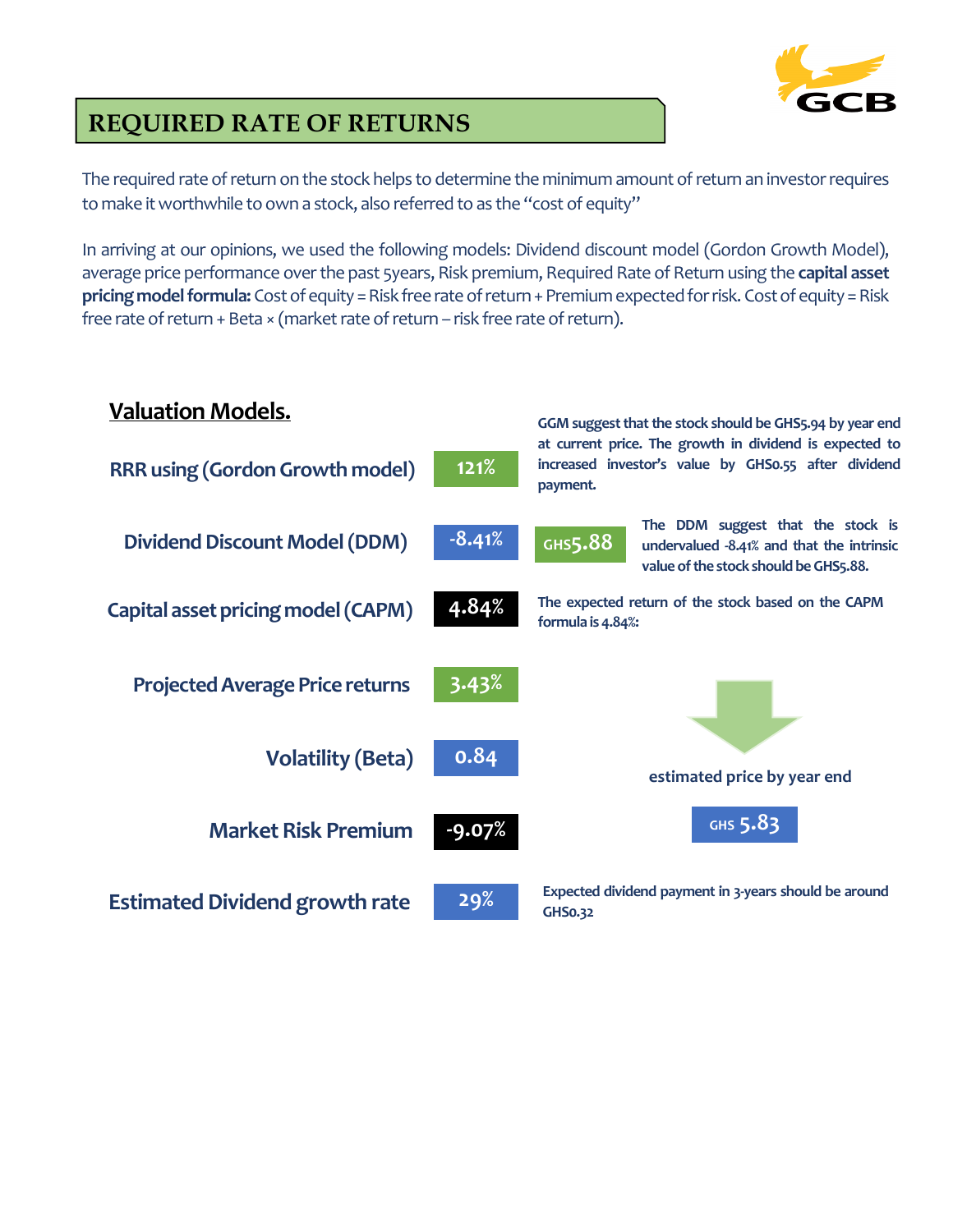# **ANALYST OPINION**





### **GCB Bank's Financial snapshot over the last ten (10) years.**

- The Bank's revenue has grown significantly by 551.09% over the last 10-years, 119.28% over the last 5-years, and 58.65% over the last 3-years.
- Deposit from customers improved by 500.47% in 10-years, 171.71% in 5-years, and 48.84% in 3-years.
- Net profit has surged 353.74% over the past 10-years, 124.42% over the past 5-years, and 72.93% in 3-years.
- Shareholders' equity growth; (**10-years:** 860.08%), (**5-years:**117.45%), and (**3-years:** 60.57%).
- Total asset base growth; (**10-years:** 515.73%), (**5-years:**161.82%), and (**3-years:** 50.26%).
- Earnings per share growth; (**10-years:** 352.63%), (**5-years:**123.38%), and (**3-years:** 73.74%).

A company's growth is key concern to small, medium, and long-term investors. The above shows GCB Bank's strength, growth concern and dedication toward a solid and improved company performance going forward.

GCB Bank over the past ten (10) years have shown resilient growth in terms of revenue generated, significant rise in customer deposits, high interest income, profit growth, asset growth, shareholder's equity base, consistency in dividend payment, strong liquidity position among others.

The dividend discount model which is -8.41%, the book value per share of GHS8.34, the required rate of return using Gordon's Growth model (121%), and the beta of the stock (0.84) among other parameters implies that GCB share price is undervalued, and we expect it to be trading higher than the current GHS5.39 going forward.

Based on our estimation we forecasted the share price to be trading above GHS5.83 by year end. We therefore suggest a **"HOLD"** for investors who have already taken their position in the company, and a **"BUY"** for mediumterm and long-term investors.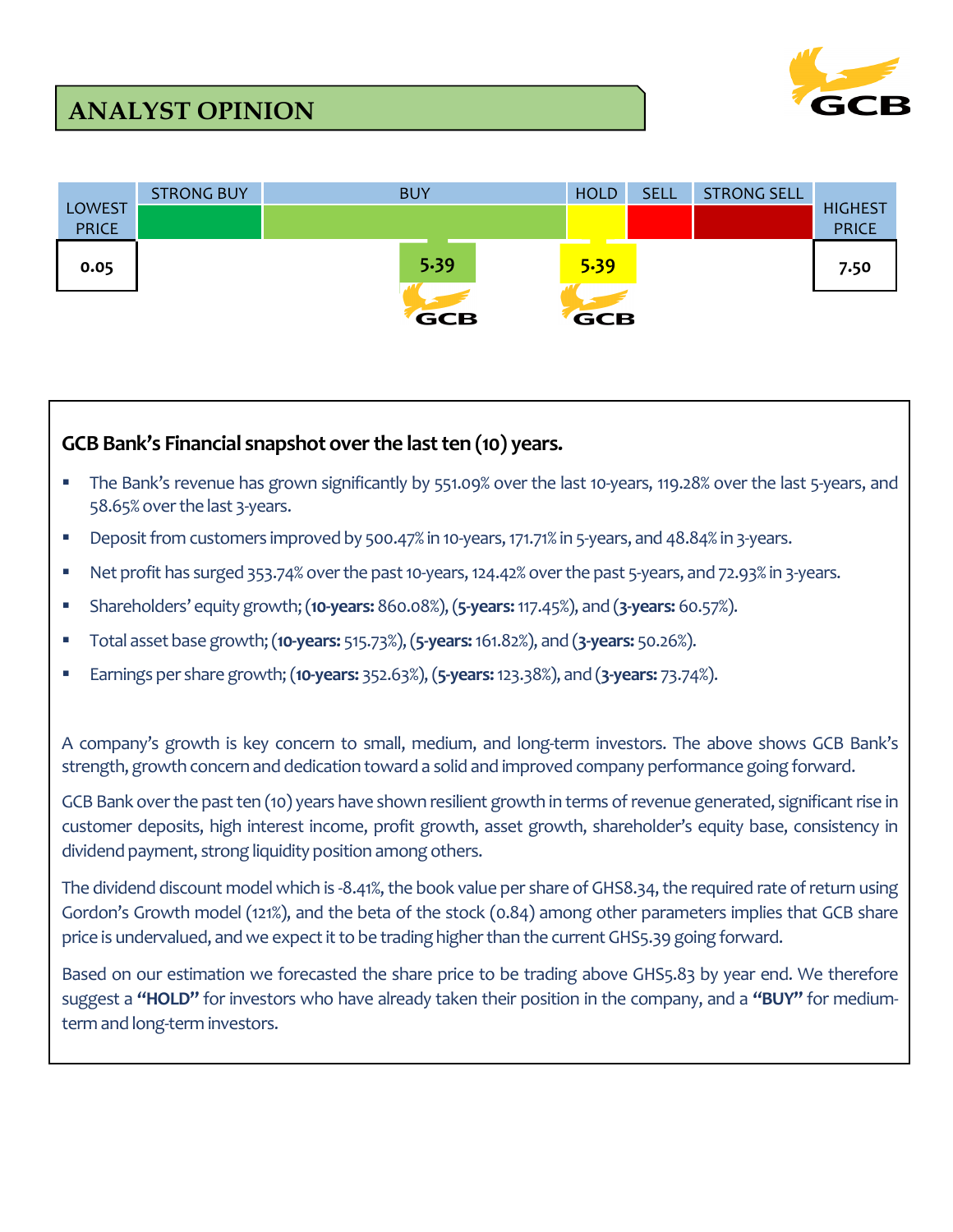

### **Multiples for value Estimation**

Before arriving at an opinion, we estimated the intrinsic value of these companies as well as several trading multiples: including historical, recent, and estimated earnings per share; historical and estimated average price to earnings ratios; historical and estimated dividend per share; historical and recent dividend payout ratios; book value per share, average price to book ratio, historical and projected price movement, dividend discount model, Beta of the stock, etc.

The above approach is purely quantitative and may not reflect the likely events on the market. Therefore, qualitative consideration was also used to support our opinion.

### **Below are factors which may affect our projections.**

Huge volumes transfer of shares over a period, insider dealings, changes in revenue and profitability of the company published at a given point. Significant changes in dividend payout ratio and P/E ratios, expected required rate of returns. Traders' discretion and opinions on the price, publicly published news of the company at any given time.

### **OTHER COMPANIES UNDER REVIEW BY UMB STOCKBROKERS LTD**



### **Disclaimer**

This document is not intended to be an offer, or a solicitation of an offer for the sale or purchase of any security. The information and opinions contained in this document have been compiled from or arrived at in good faith from sources believed to be reliable. Whilst care has been taken in preparing this document, no representation is given and no responsibility or liability is accepted by UMB Stockbrokers, any member of UMB Stockbrokers as to the accuracy of the information contained herein. All opinions and estimates contained in this report may be changed after publication at any time without notice.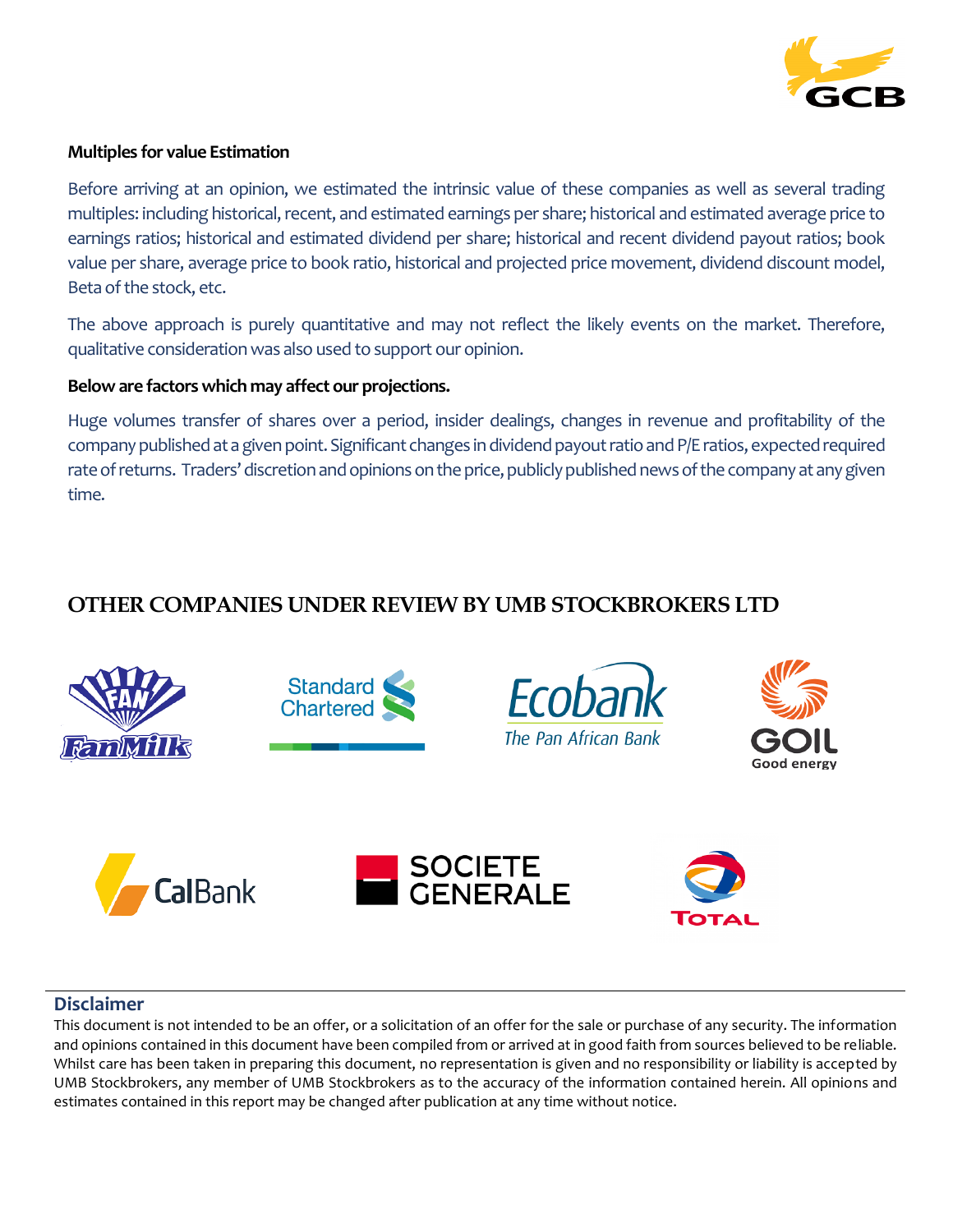# **ABOUT UMBS**

### **CORPORATE PROFILE**



UMB Stockbrokers Limited (UMBS) a Licensed Dealing Member of the Ghana Stock Exchange (GSE), was established in 1975 and has been a pioneer dealer on the GSE. We are licensed by the Securities and Exchange Commission (SEC) as a Broker-Dealer.

Our current line of business includes the provision of brokerage services, equity research, Corporate Finance and Advisory Services, Sponsoring of Stock Exchange listings, Portfolio Management and Share Valuation.

Over the years, we have been a key player in the capital market in Ghana having sponsored the listings of a significant number of companies on the stock market. Notable, amongst these are the Initial Public Offers of SIC, GOIL and the mergers of SG-SSB and Anglo-Gold Ashanti.

We have also assisted most of the listed companies in undertaking corporate actions such as Rights Issues and Bonus Issue, etc.

### **OUR BUSINESS**

UMB Stockbrokers Ltd offers tailor-made corporate finance and advisory solutions to private and institutional clients, and to government ministries, departments, and agencies. Being one of Ghana's premier investment banks with over four decades of experience, we have executed several successful transactions in Ghana and have made significant contributions toward the development of the Ghanaian capital market.

We have a rich clientele base and strong relationships with the stakeholders in Ghana's capital market.

### **SERVICES**

### *Corporate Finance and Advisory*

The corporate finance and advisory team combine its wealth of financial, commercial, and technical expertise to provide a full range of advisory services to assist clients evaluate an opportunity or execute a transaction. We develop and offer tailor- made corporate finance and advisory solutions to both individual and institutional clients across several sectors including financial (banking and insurance), real estate, manufacturing, pharmaceutical, agribusiness, education, and transportation just to mention a few.

### *Capital Markets*

### *Debt Capital Markets*

Our Debt Capital Markets (DCM) solutions include debt origination, structuring, syndication, and issuance. The DCM team efficiently delivers innovative solutions to assist clients to raise debt from the Ghanaian market. Our comprehensive range of solutions enables our clients to leverage debt to spur their growth, execute acquisitions, restructure existing debt, and ultimately enhance shareholder value.

### *Equity Capital Markets*

Our Equity Capital Market (ECM) solutions to institutions seeking to raise equity or quasi-equity include financial advisory and issuing house services for initial public offers (IPO), private placements by listed and unlisted companies, and additional equity raising. Through collaborations with our affiliate company UMB Stockbrokers, we have successfully executed several IPOs and private placements in the Ghanaian capital market